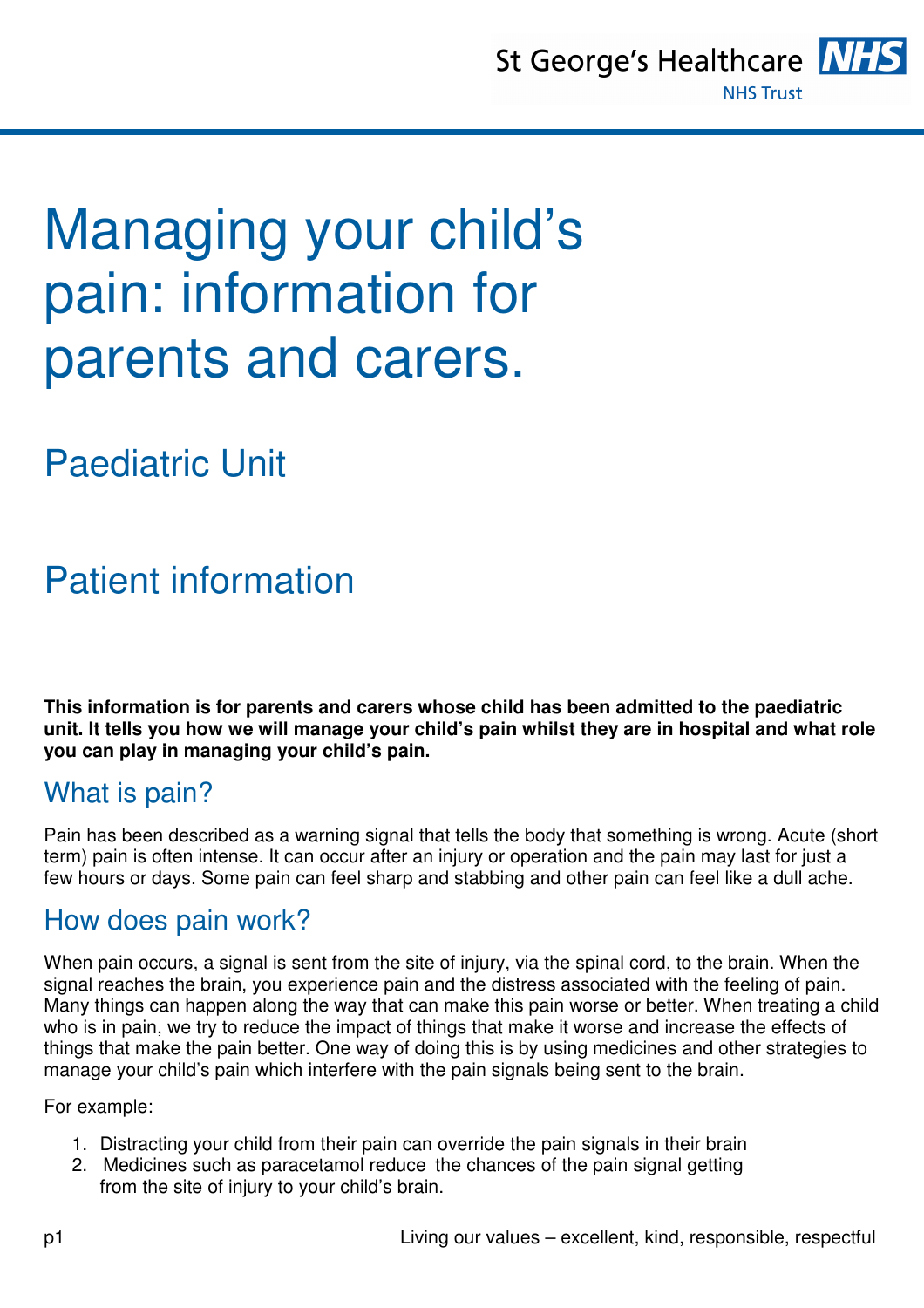### How can I tell if my child is in pain?

Older children can usually tell you if they are in pain. They will be able to describe their pain to you – i.e. where it is and how they feel. They will also be able to tell you whether their pain is getting worse or better. It is harder to tell when a baby, young child or a child who has difficulty communicating, is in pain. Changes in your child's behaviour can give you clues. Pain can make a child cry or they may become quiet and withdrawn or very irritable. They may rub the affected area or may seem tense and reluctant to move. Tell the doctors and nurses if you think your child is in pain.

#### How is pain measured?

In the hospital the doctors and nurses may measure your child's pain to tell whether it is getting worse or better. They use a "tool" to do this. You can also use this tool. Some of the tools we use at St George's Healthcare are shown below:

Behavioural tool:

| <b>RESPONSE</b>          | <b>SCORE 0</b>                            | <b>SCORE 1</b>                         | <b>SCORE 2</b>                        |
|--------------------------|-------------------------------------------|----------------------------------------|---------------------------------------|
| Cry or voice             | No complaint /cry/ normal<br>conversation | Consolable / not talking /<br>negative | Inconsolable / complaining about pain |
| <b>Facial expression</b> | Normal                                    | Short grimace <50% of time             | Long grimace $>50\%$ of time          |
| <b>Posture</b>           | Normal                                    | Touching, rubbing, sparing             | Defensive/tense/rigid/arched          |
| <b>Movement</b>          | Normal                                    | Reduced or restless                    | Immobile or thrashing                 |
| Colour                   | Normal                                    | Pale                                   | Very pale/ green                      |

This tool is usually used for children up to eight years old. However, it can be used in children nil to 18 years and children with a cognitive impairment.

For older children we would usually use a numerical scale.

| Numerical rating scale (NRS) |  |  |  |  |  |  |  |  |  |                                          |
|------------------------------|--|--|--|--|--|--|--|--|--|------------------------------------------|
|                              |  |  |  |  |  |  |  |  |  | No pain 0 1 2 3 4 5 6 7 8 9 10 Most pain |

For both tools the total score is out of 10.

The doctors and nurses can teach you how to use the tool before you go home. Other tools may be used to best meet your child's needs.

#### How is pain managed?

Pain can be managed using different medicines. The following medicines are commonly used to help manage children's pain:

- 1. Paracetamol
- 2. Ibuprofen
- 3. Dihydrocodeine
- 4. Morphine